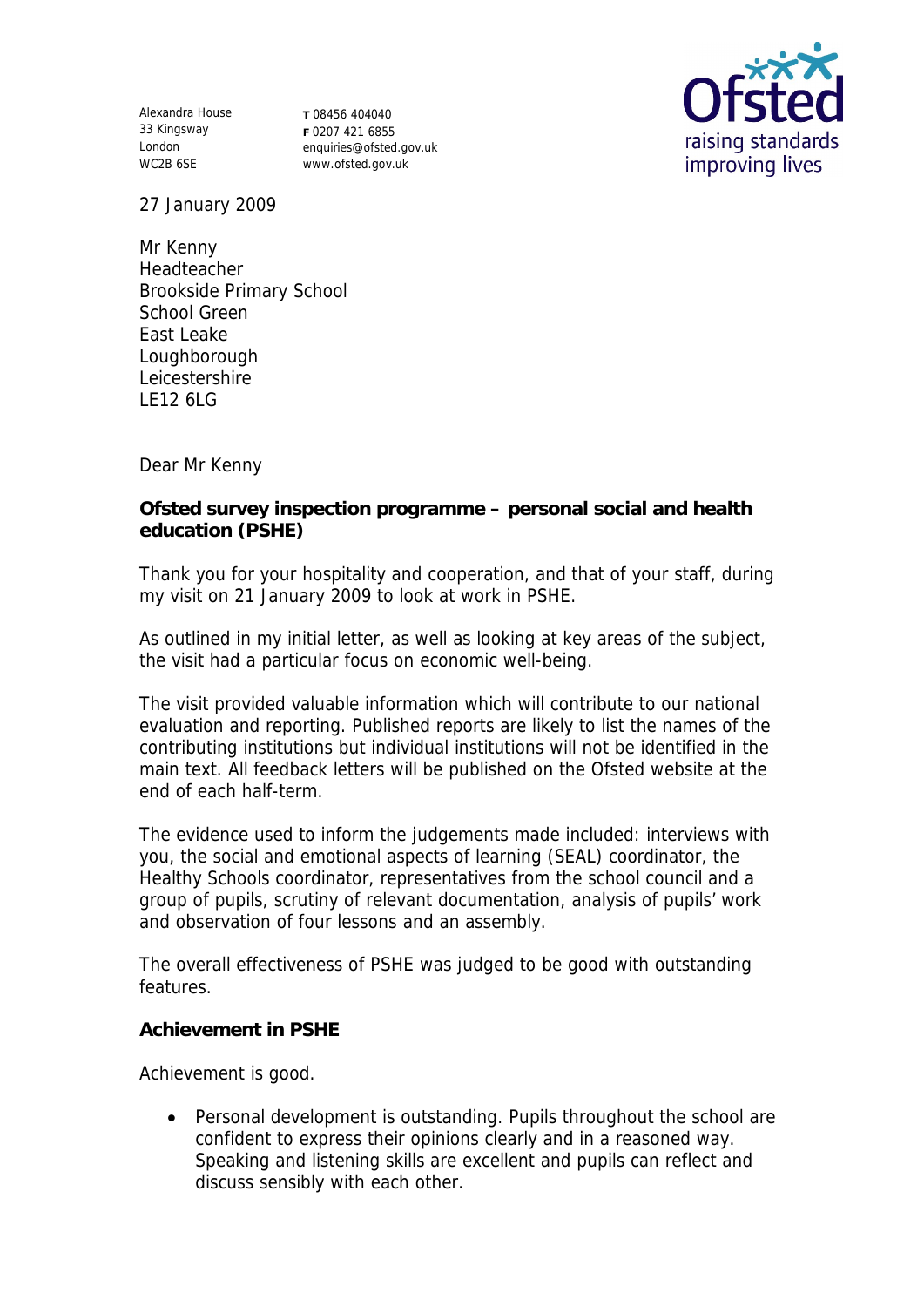- Children in the Foundation Stage really enjoy their lessons. They are able to express their feelings well and are developing a wide vocabulary to describe their emotions.
- Pupils across the school know what is meant by a balanced diet. They understand the five fruit and vegetables a day message and know which foods they should restrict, but they do not always apply this knowledge to their packed lunches.
- Pupils understand the importance of exercise in keeping physically healthy, and many participate in the wide range of activities provided.
- Pupils know how to keep themselves safe. Older pupils understand the effects of drug and alcohol misuse. Their knowledge of the physical and mental changes that occur at puberty is more limited.

**Quality of teaching and learning of PSHE**

The quality of teaching and learning are good.

- Lessons are characterised by excellent relationships, high levels of care for individual pupils and very good behaviour management skills.
- Lessons are very well planned and have clear SEAL or PSHE objectives which are shared effectively with pupils. Skilled teaching assistants are used effectively for small group work.
- Good use is made of information and communication technology (ICT) to support PSHE and very effective use is made of external visitors.
- Occasionally teachers' lack of specialist training in PSHE means they miss opportunities to extend learning.
- Assessment of progress against the end of key stage statements has recently been put into place and is developing well. There is a good system using 'postcards' to collect feedback from parents and pupils.

## **Quality of the curriculum**

The curriculum is good with outstanding features.

- There is an excellent range of enrichment activities which contributes well to learning in PSHE. For example, the school has a garden where pupils enjoy growing their own food and herbs which are then used in the school kitchen.
- Assemblies make a valuable contribution to the development of social skills by giving pupils an opportunity to participate and develop their self-esteem.
- The Healthy Schools award has had a huge impact on the school by being used to spark a range of initiatives to encourage healthier lifestyles.
- Pupils have a wide variety of opportunities to contribute to the wider community and the school council. They feel they are listened to and that they have a real influence on how the school is run.
- The school teaches much of the PSHE curriculum through the SEAL programme. This generally works well; however, it does mean that certain aspects of PSHE, such as economic well–being, mental health and sex and relationships education are not covered in sufficient depth.